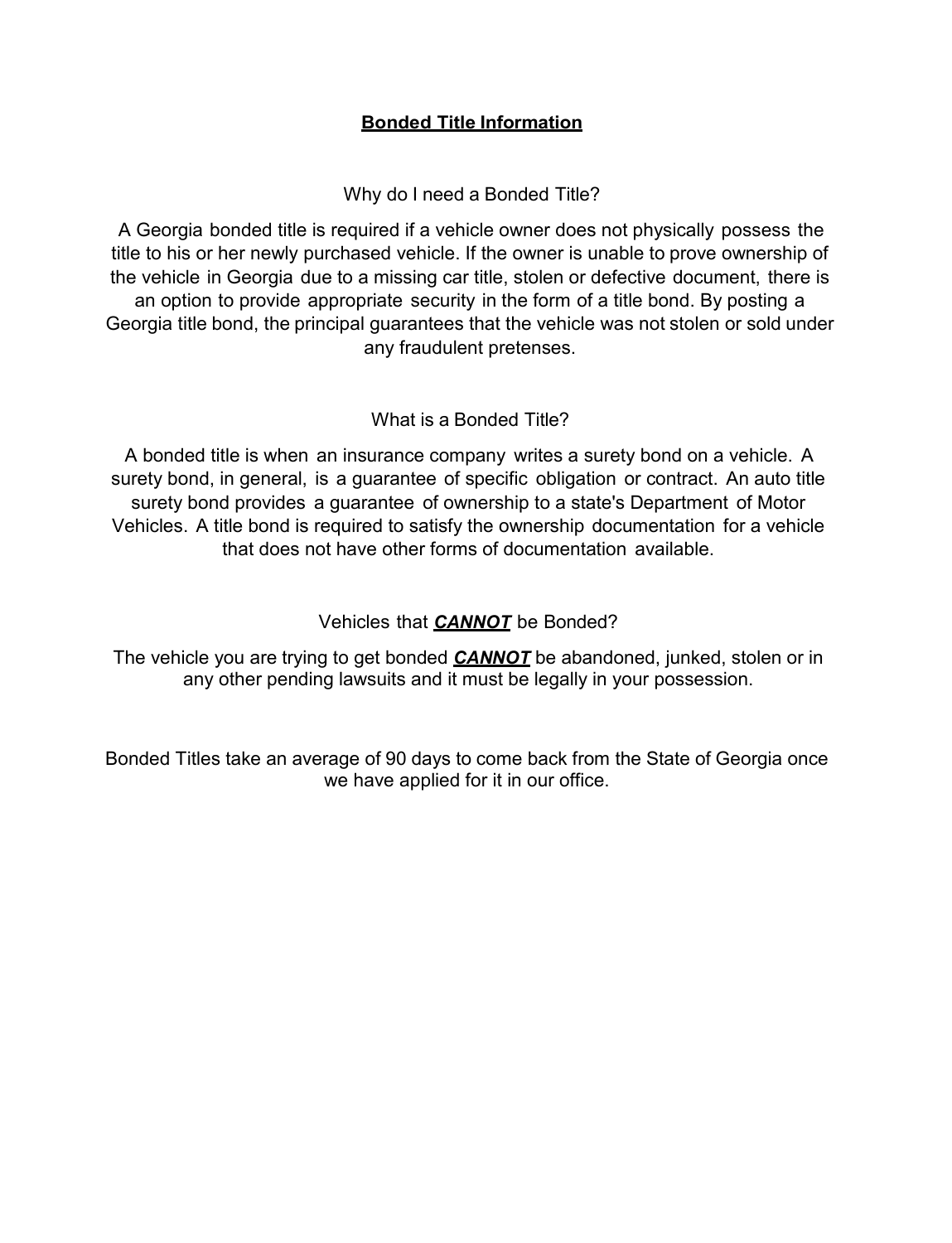## **Steps to obtaining a Bonded Title**

## **<https://dor.georgia.gov/bonded-vehicle-title>**

1.Obtain vehicle value from the Tag Office

2.Take Bill of Sale or Title and vehicle value to an insurance company that writes Title Bonds to get the Bond process started.

3.Call Law Enforcement and have an officer complete the T-22B Certification of Inspection Form. [T-22B-certification-inspection](https://dor.georgia.gov/t-22b-certification-inspection) If the vehicle is currently located in Brooks County you may call 229-263-4262 & request for a deputy to come out to inspect the vehicle and complete the form.

4. For a free vehicle history report visit [free-vehicle-history-reports.](https://www.carsforsale.com/free-vehicle-history-reports). Be sure that you have entered the VIN correctly. Once report is completed you MUST PRINT the report or download report so that it can be emailed to us once you are present in the office. If your Vehicle History Report indicates that your vehicle was last titled in a state other than Georgia, you will need to obtain a certified title history from that state, we will assist you with this part.

5.Once you have completed all of the steps mentioned above, bring all paperwork to the Tag Office and we will assist you from there. Forms you will return to us:

- A. MV-46 (Issued by Insurance Company)
- B. MV-46A (Issued by Insurance Company)
- C. Power of Attorney (Issued by Insurance Company)
- D. T-22B completed by Law Enforcement
- E. Bill of Sale or Title
- F. Driver's License
- G. Proof of GA insurance if purchasing a tag

If you have any questions, please don't hesitate to call or visit our office. 229-263-4586

You are welcome to use the insurance company of your choice, as long as they write Title Bonds. However, Holwell-Fletcher Insurance Agency, 603 E Screven St, Quitman, GA 31643, 229-263-4136, does process a lot of Bonded Titles and they are very familiar with them.